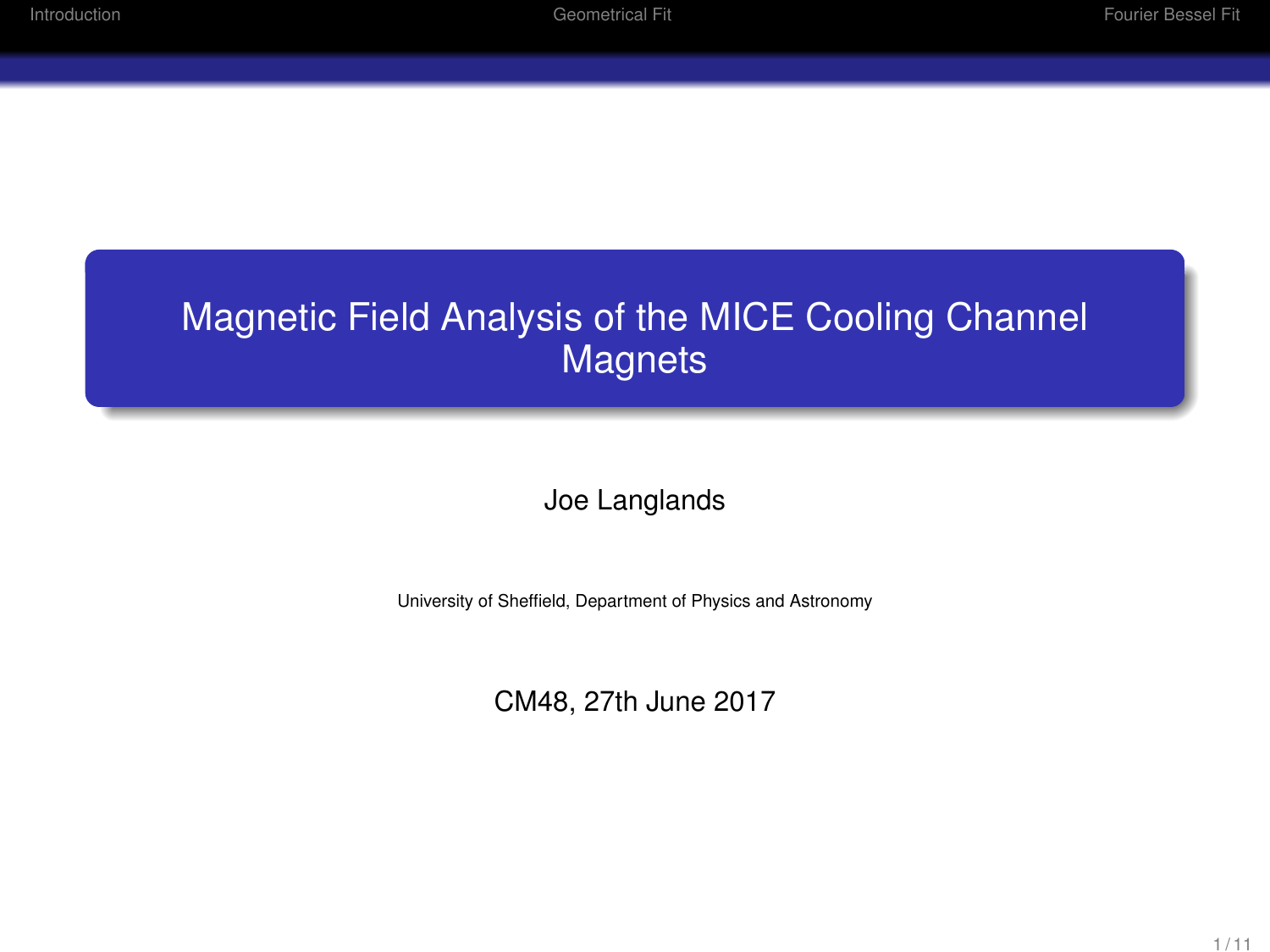# *Introduction*

<span id="page-1-0"></span>Aim to produce a field model of the cooling channel magnets, that matches the data as close possible.

To do this most of the field is represented by the so-called 'geometrical fit', which takes into account the coil geometry and rotations. Then the residual field is fitted with a Fourier-Bessel series to account for abnormalities in the field due to things like welds, magnetised iron etc.

The magnetic fields will then be represented by:

$$
B_{Model}=B_{Geo}+B_{FB}(\approx B_{Data})
$$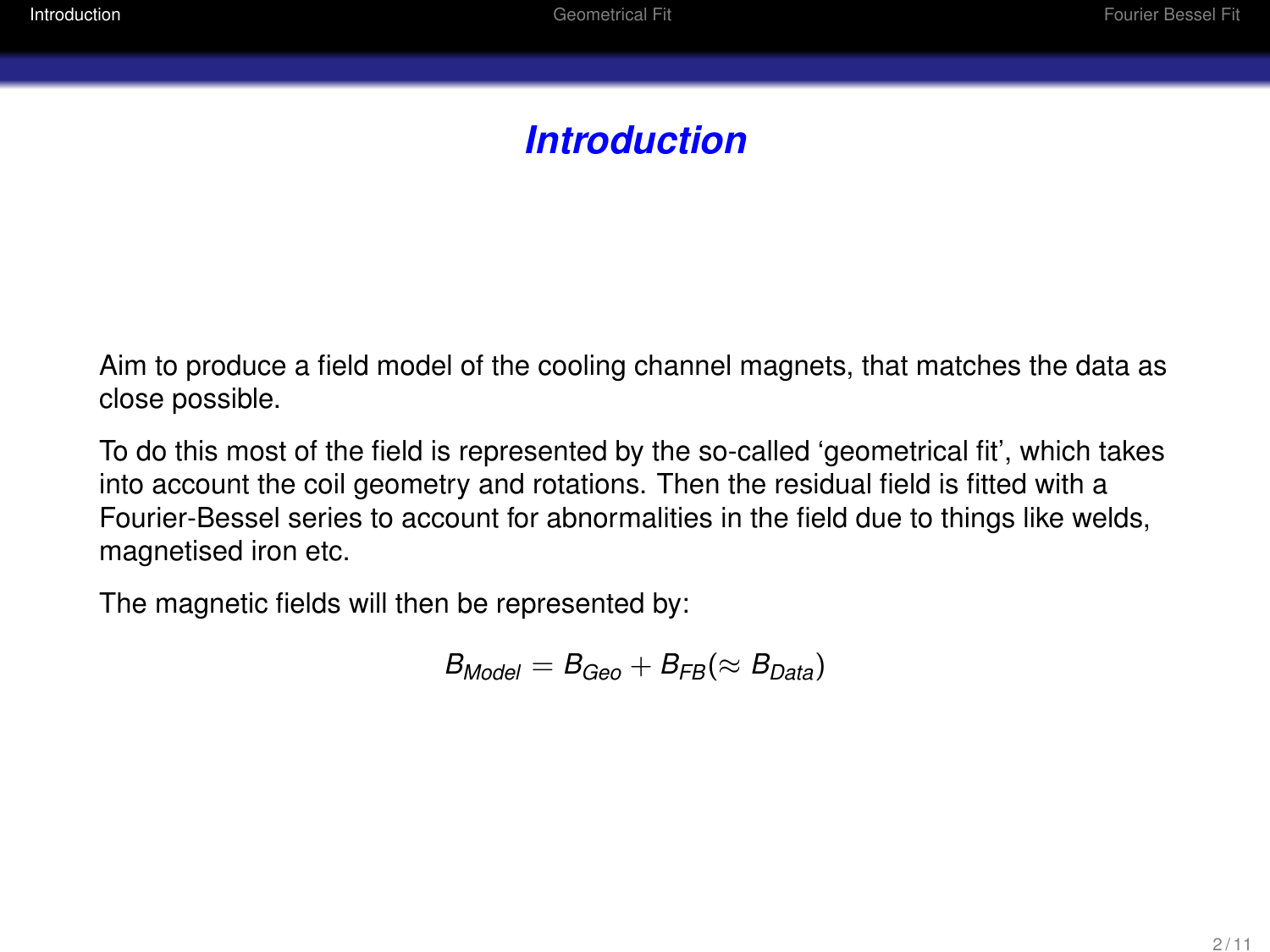## *Geometrical Fit*

<span id="page-2-0"></span>The geometrical fit mixes two axial field maps that bracket the aspect ratio of the coil.

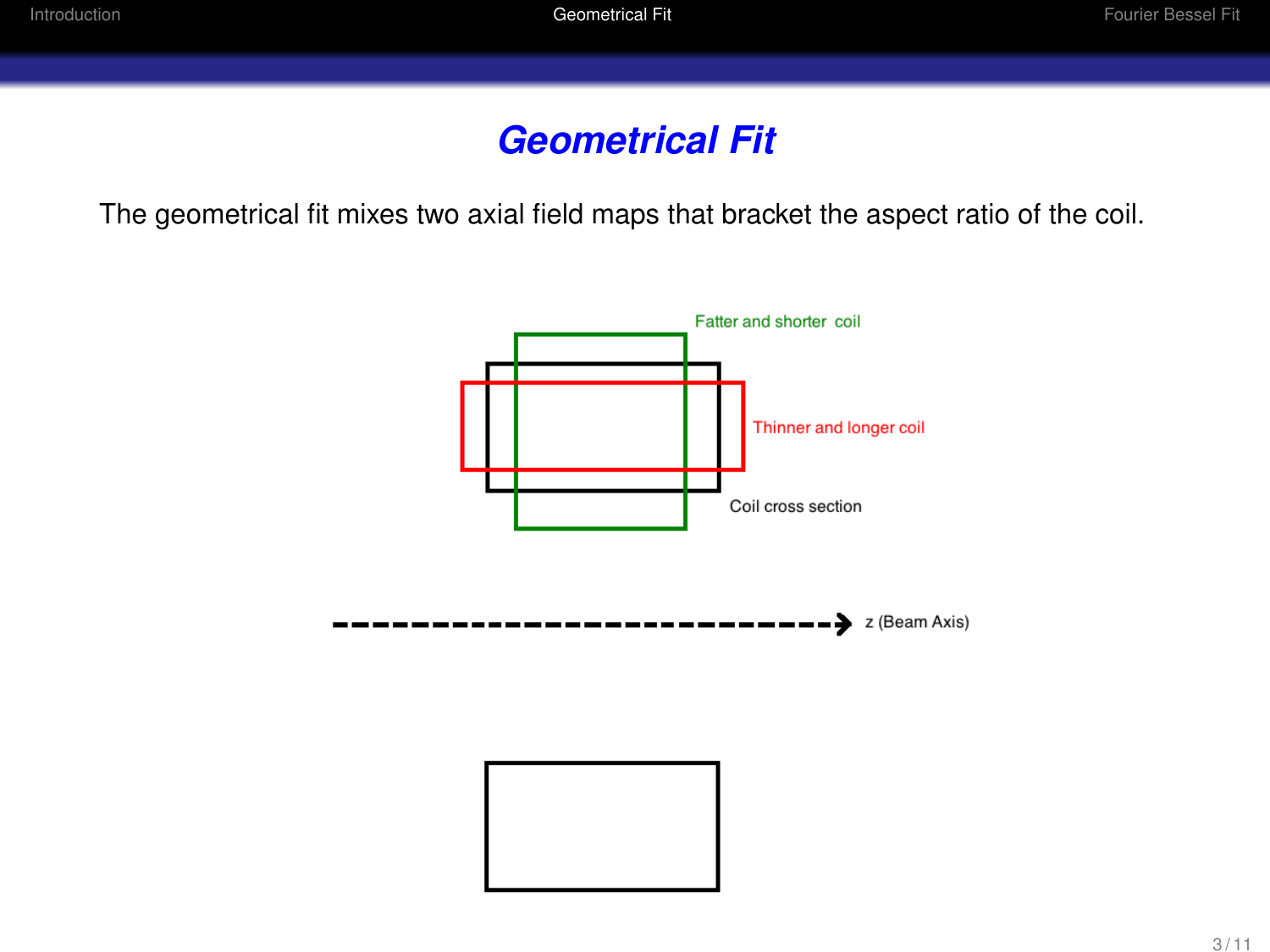The two bracketing fields are produced using a closed current loop model that uses elliptical integrals. This only produces axial fields so  $B_{\phi} = 0$ . This is not true for the actual coils since they won't be perfectly aligned with the centre of the bore.

The fit takes 7 parameters:

- **•** Mixing
- Coordinate scaling
- **•** Field scaling
- Rotation angle about y axis  $(\theta_V)$
- Rotation angle about x axis  $(\theta_X)$
- Offset from y axis
- **Offset from x axis**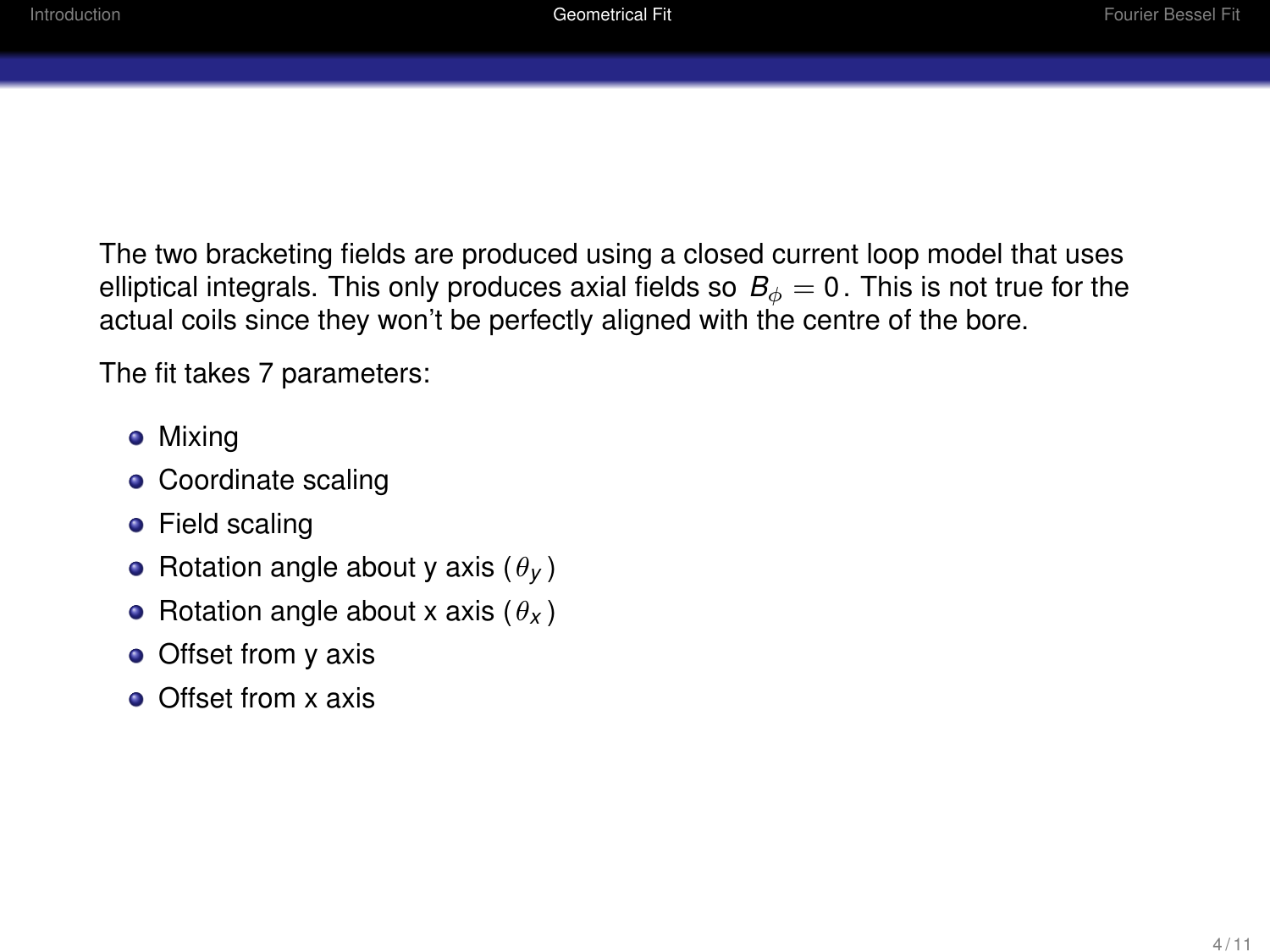The geometrical fitting procedure is:

- Mix two bracket fields in proportion: fitField = prop  $\times$  field1 + (1 prop)  $\times$  field2
- Scale coordinates: lengthFactor×*r* and lengthFactor×*z*
- Scale field: fieldFactor  $\times$  ( $B_r$ ,  $B_{phi}$ ,  $B_z$ )
- $\bullet$  Rotate and apply offsets to the mixed  $+$  scaled field using simple matrix multiplication
- Interpolate rotated field back onto the mapper data's coordinates
- Calculate  $\chi^2$  between model and mapper data

Where  $\chi^2$  is given by:

$$
\chi^2 = \sum_{r,\phi,z} \sum_{\text{points}} \left( \frac{B_{x,\rho}^{\text{Data}} - B_{x,\rho}^{\text{Model}}}{\sigma} \right)^2
$$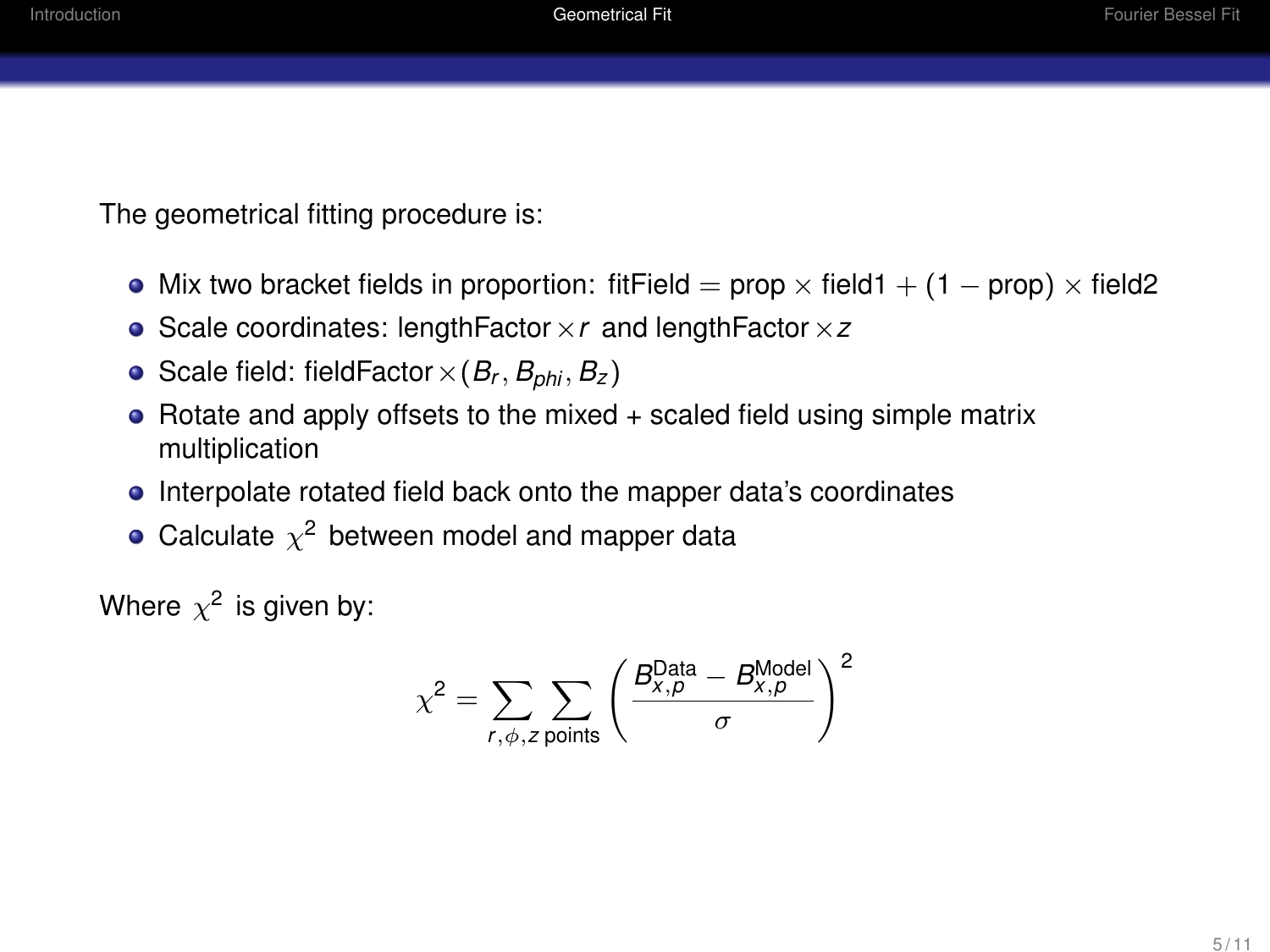#### SSD Centre Coil geometrical fit residual field.

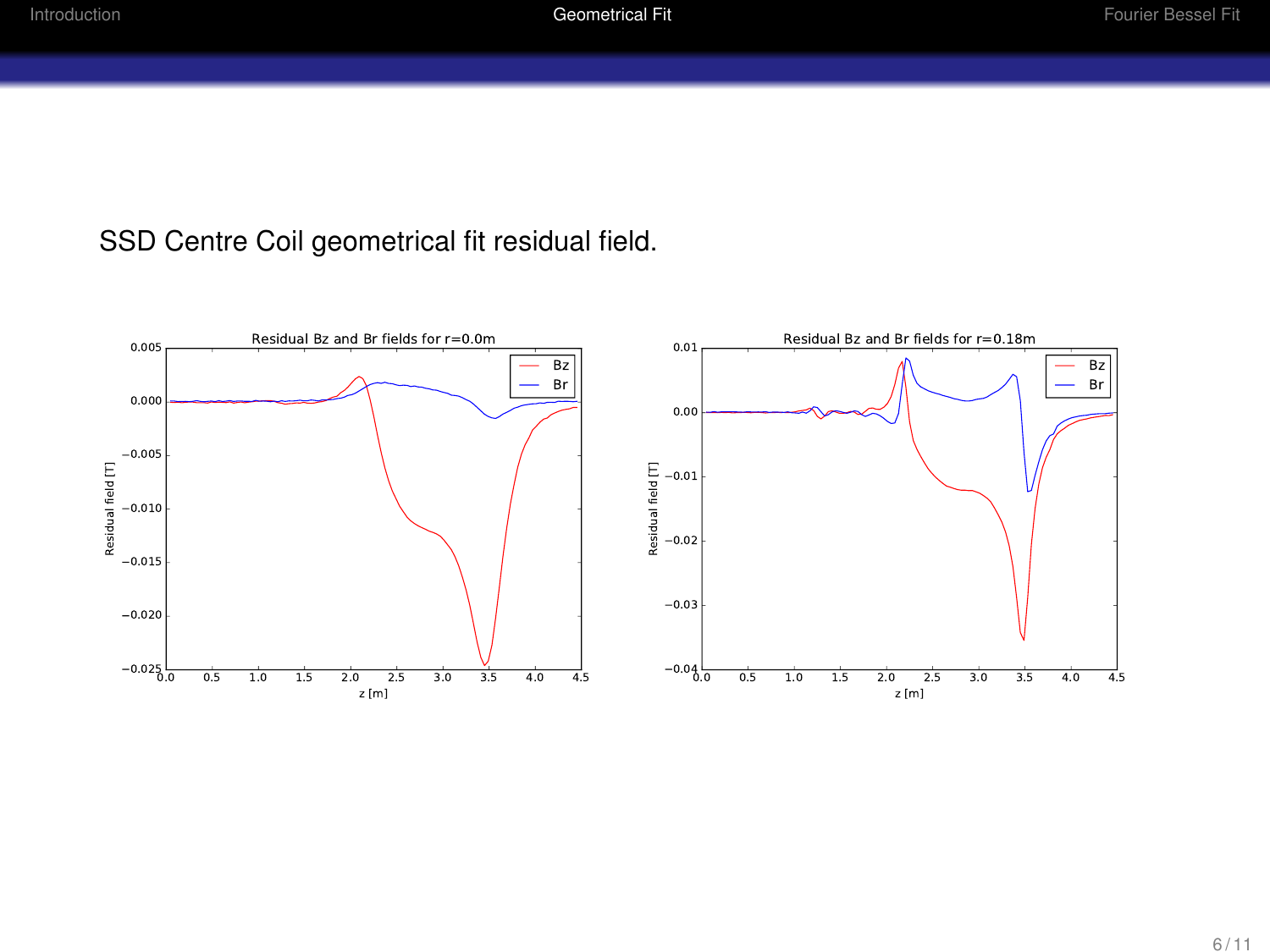# *Fourier Bessel Fit*

<span id="page-6-0"></span>Now have the residual field between the geometrical fit model and the data.

This residual field *should* obey Maxwell's equations in vacuum as there are no sources of current within the mapped region. Hence the scaler field obeys the Laplace equation:

$$
\nabla^2\Phi=0
$$

Which has the solution:

$$
\Phi(r,\phi,z)=R(r)P(\phi)Z(z)
$$

And from this scaler field you can work out each component of the field using:

$$
B_i(r,\phi,z)=\frac{\partial \Phi(r,\phi,z)}{\partial i}
$$

Where  $i = r, \phi, z$ .

Then you do some separation of variables and some maths<sup>1</sup>...

<sup>1</sup>Omitted in the interest of brevity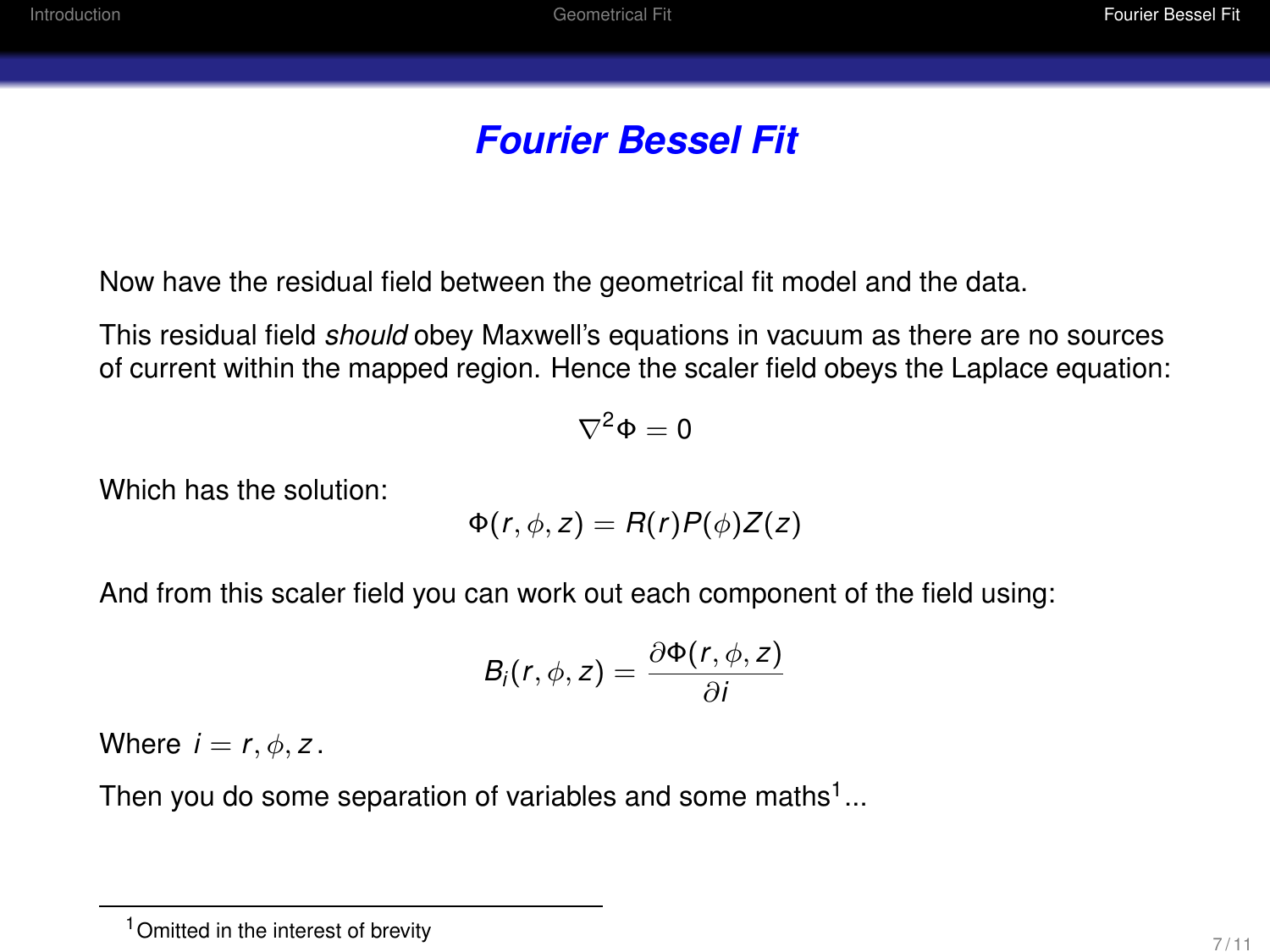Fourier-Bessel series giving *Br* field components

$$
B_r(r, \phi, z) = \sum_{n=0}^{\infty} \sum_{l=1}^{\infty} A_{nl} I'_n \left( \frac{l\pi}{z_{\text{max}}} r \right) \cos(n\phi + \alpha_{nl}) \sin \left( \frac{l\pi}{z_{\text{max}}} z \right)
$$
  
+ 
$$
\sum_{n=0}^{\infty} \sum_{l=1}^{\infty} B_{nl} I'_n \left( \frac{l\pi}{z_{\text{max}}} r \right) \cos(n\phi + \beta_{nl}) \cos \left( \frac{l\pi}{z_{\text{max}}} z \right)
$$
  
+ 
$$
\sum_{n=0}^{\infty} A_{n0} nr^{n-1} \cos(n\phi + \alpha_{n0}) z
$$
  
+ 
$$
\sum_{n=0}^{\infty} \sum_{m=1}^{\infty} C_{nm} J'_n \left( \frac{\zeta_{nm}}{r_{\text{max}}} r \right) \cos(n\phi + \gamma_{nm}) \sinh \left( \frac{\zeta_{nm}}{r_{\text{max}}} z \right)
$$
  
+ 
$$
\sum_{n=0}^{\infty} \sum_{m=1}^{\infty} D_{nm} J'_n \left( \frac{\zeta_{nm}}{r_{\text{max}}} r \right) \cos(n\phi + \delta_{nm}) \cosh \left( \frac{\zeta_{nm}}{r_{\text{max}}} z \right)
$$
  
+ 
$$
\sum_{n=0}^{\infty} E_n nr^{n-1} \cos(n\phi + \varepsilon_n)
$$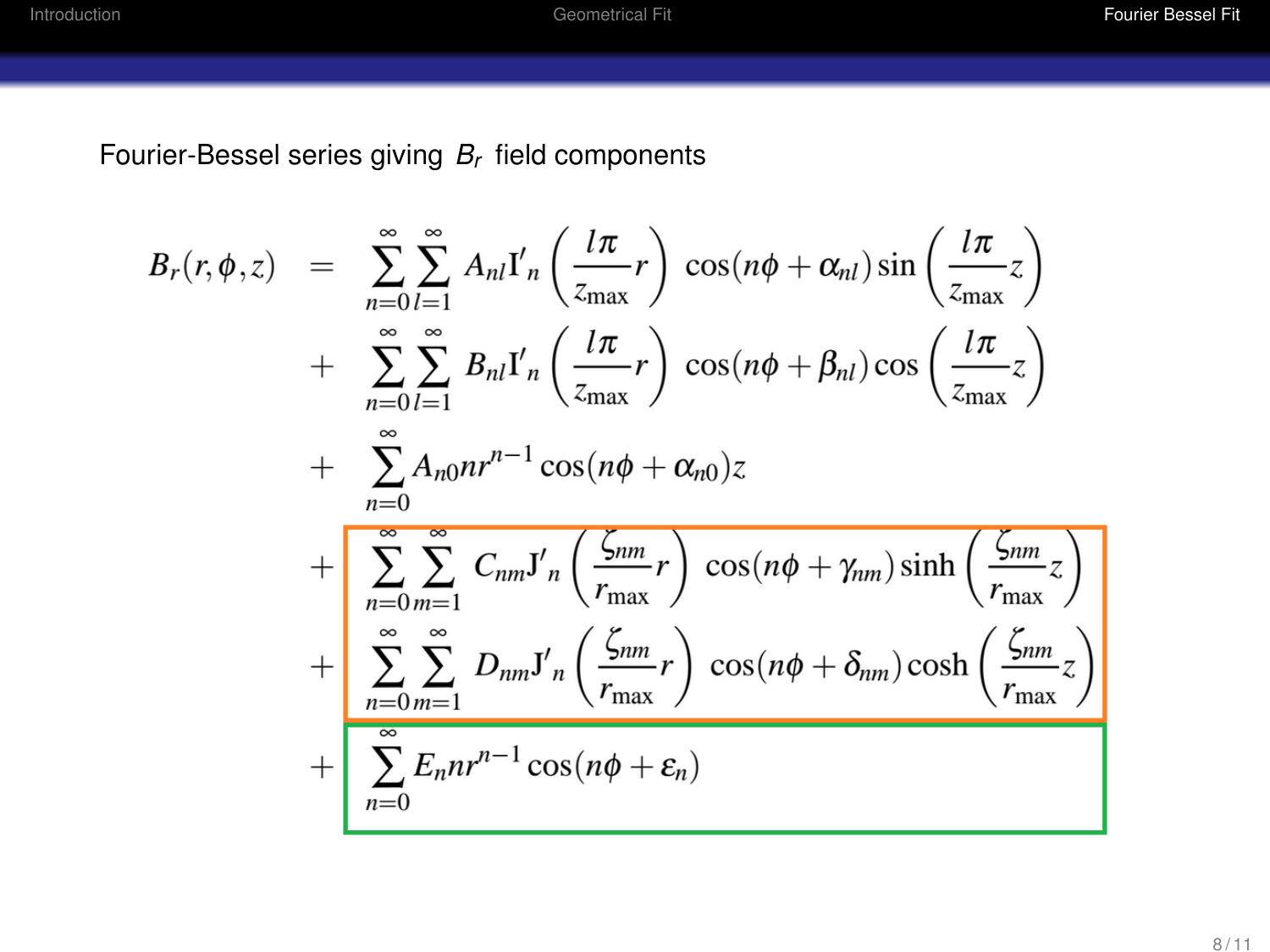Use different method to find each set of coefficients/phases owing to the properties of the Bessel functions:

- Fourier-Bessel terms Fit to  $B<sub>z</sub>$  on the cylindrical surface (outermost probe measurement) since hyperbolic terms are 0.
- Hyperbolic terms After subtracting the Fourier-Bessel terms from the residual  $B<sub>z</sub>$ , the hyperbolic terms are found by fitting the the ends of the cylinder using data from all mapper probes.
- $\bullet$  Multipole terms Doesn't effect  $B_z$ . After subtracting the FB and hyperbolic terms, the multipole coeffiecients/phases are found from the residual *Br* averaged over z.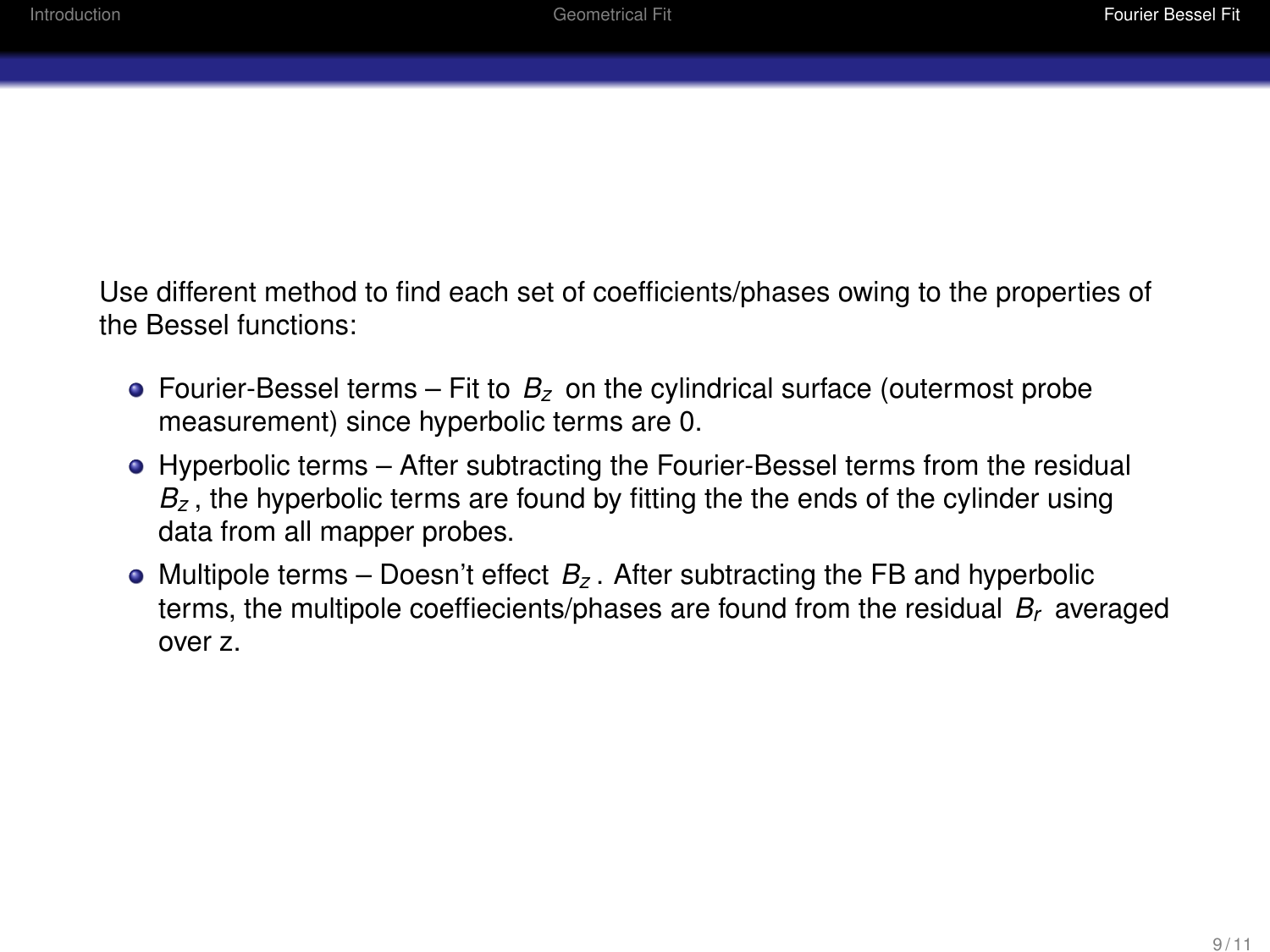## *Some results*

 $n = 0, 1$  and  $l = 0, 1, 2, 3, 4, 5, 6, 7$ 

SSD Centre Coil